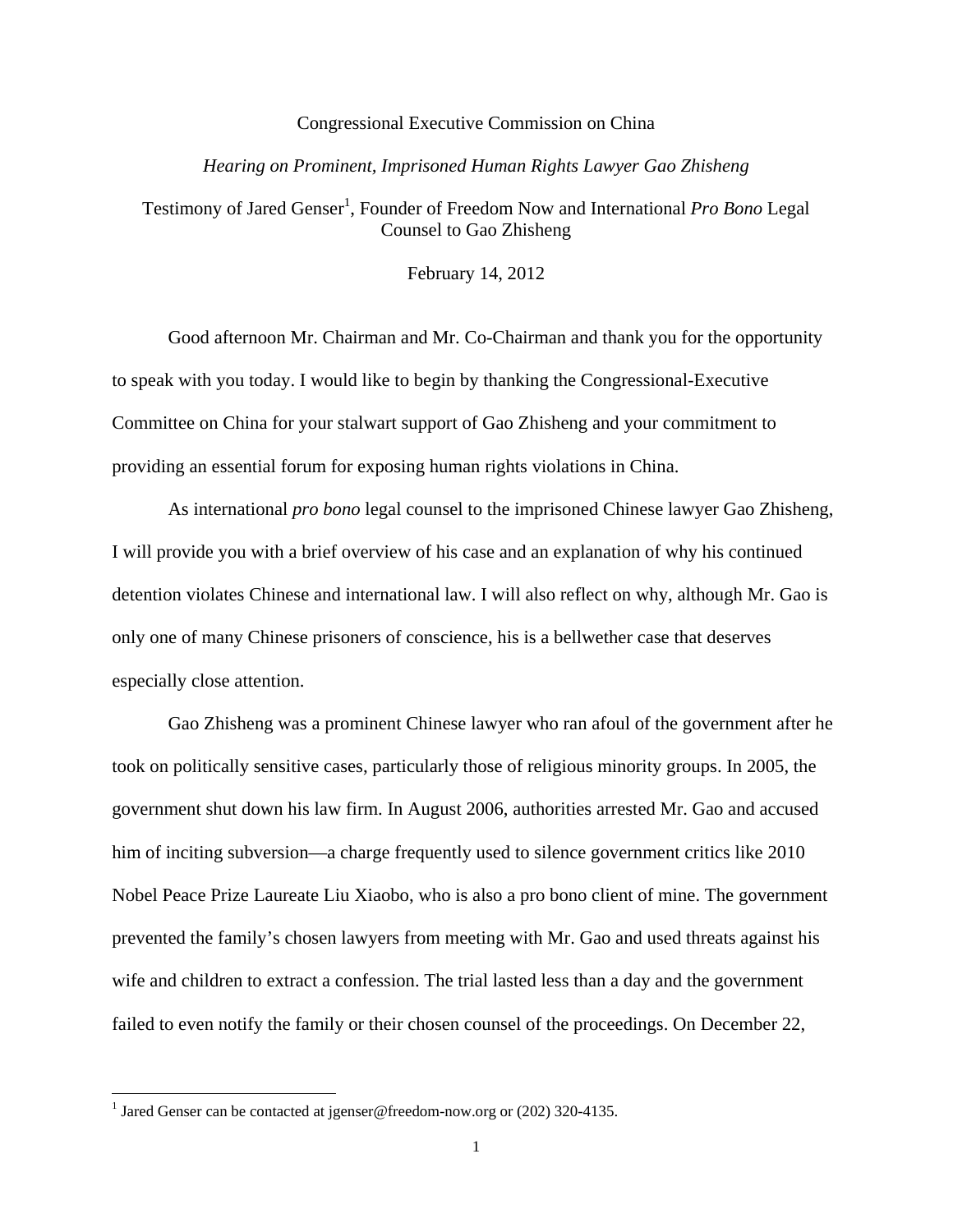2006, Beijing's First Intermediate People's Court handed down a suspended three-year sentence subject to a five-year probationary period.

Despite the formal suspension of his sentence, Mr. Gao was not free; over the next five years, the government repeatedly disappeared and tortured him. In September, 2007, authorities disappeared him for 50 days after he publicly criticized China's human rights record. Then, in February, 2009, the government again abducted Mr. Gao shortly after his family sought asylum in the United States. Denied access to a lawyer, Mr. Gao was held in secret for more than a year. Although he mysteriously reappeared in March, 2010, Mr. Gao disappeared again a few weeks later. He has not been seen or heard from since. On November 19, 2010, the UN Working Group on Arbitrary Detention – an independent and impartial body include experts from Chile, Norway, Pakistan, Senegal, and Ukraine – issued Opinion No. 26/2010, finding his ongoing detention to be in violation of international law. After 20 months with no credible information regarding Mr. Gao's whereabouts or wellbeing and just days before the probationary period was to end, Chinese state media announced last December that Mr. Gao would serve the full three-year prison sentence. The government claimed that Mr. Gao violated his probation and was therefore taken to the Shaya County Prison in remote Xinjian. Prison authorities turned Mr. Gao's family away after they traveled 22 hours by train to see him, incredulously claiming that Mr. Gao didn't want to see family members and also that he could not receive visitors during a three-month "education period." No independent party has been able to confirm Mr. Gao is alive or actually in this prison.

The government's imprisonment of Mr. Gao—if he is in-fact at the Shaya County Prison—is illegal for three reasons. First, Mr. Gao has already spent more than three years in government custody since his arrest in 2006 on subversion charges. Quite simply, he has already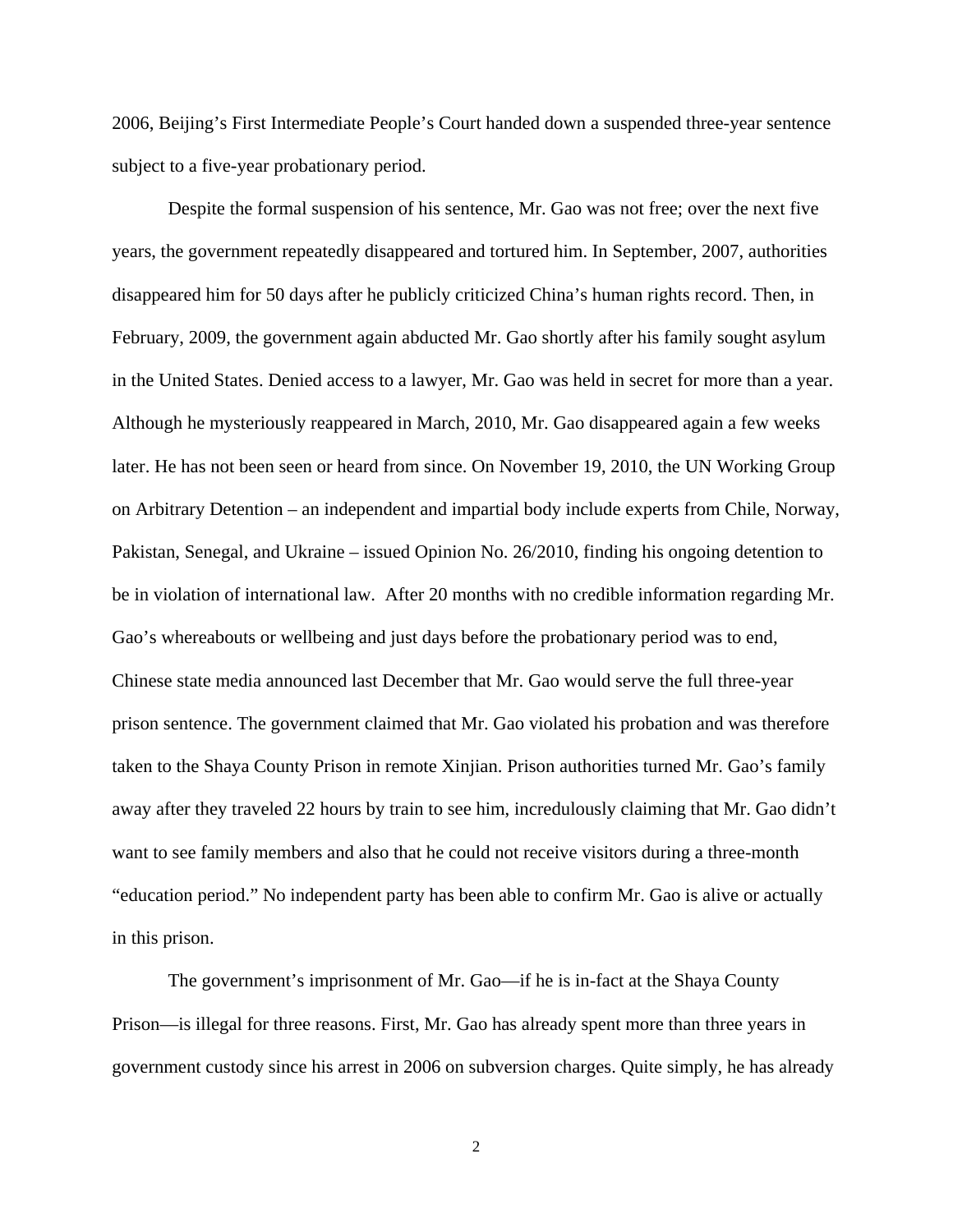served the full sentence. Second, the charges against Mr. Gao for inciting subversion arise out of his written and spoken criticism of the Chinese government. Imprisoning Mr. Gao for exercising his fundamental right to freedom of expression is a flagrant violation of China's international obligations and its own constitution. Finally, the prosecution of Mr. Gao failed to meet international standards for due process. During the trial, the government relied upon a forced confession and denied Mr. Gao the right to legal counsel of his choosing. Then, in revoking Mr. Gao's probation, it appears the government acted without any legal process whatsoever. We have filed a new petition to the UN Working Group on Arbitrary Detention urging it to find this new period of detention also in violation of international law.

Although he is only one of many Chinese political prisoners, Mr. Gao's case is an important bellwether for three reasons. First, Mr. Gao is not a traditional dissident; he is a lawyer. A vanguard of the *weiquan* or "rights defending" movement, Mr. Gao attempted to promote the rights of his clients by working from within the system. His case shows the government's willingness to persecute those that promote the rule of law from within, but he is not alone. The government continues to hold the prominent lawyer Chen Guangcheng under strict house arrest with his wife and daughter. Chen, also a self-trained lawyer, rose to prominence after he organized a class action lawsuit exposing abuses under China's one child policy. The government is also moving forward with the prosecution of Ni Yulan, a well-known tenants' rights lawyer.

Second, the continued detention of Mr. Gao is instructive because it is part of a larger crackdown in which the Chinese government continues to stifle free expression. As Ambassador Locke noted last month, repression in China has only worsened since the uprisings in the Middle East and North Africa. In December and January, activists Chen Wei, Chen Xi, and Li Tie all